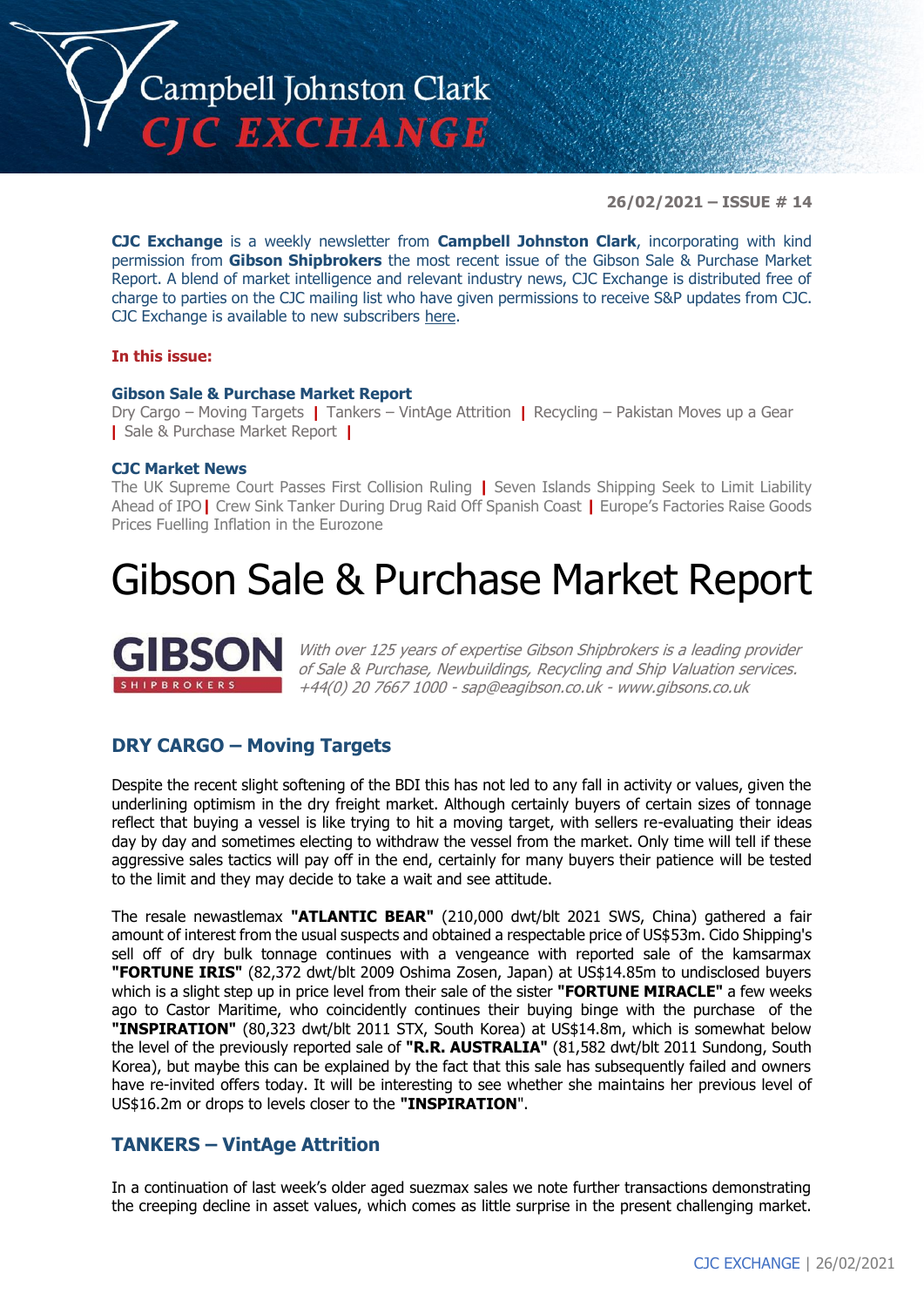

Whilst rumours were already circulating on Friday that the "**NELL JACOB"** (159,999 dwt/blt 2003 Samsung) was sold, a price of US\$15.7m is now reported, which looks bleak against the "**ICARIA"**  (165,293 dwt/blt 2003 Hyundai) sold mid-month to UAE interests for US\$17m. However, the value of a dry-docking at such an age can go some way to bridge this difference, when the former is due in June and the latter passed in November last year. However, "**SILIA T"** (164,286 dwt/blt 2002 Samho) is also freshly said to be sold for US\$14.9m, which does seem to attest to further erosion in pricing seen in context of the **"ICARIA"**. With few sales between in the mid-teen age group, the "**SKS SEGURA"** (158,784 dwt/blt 2007 Hyundai) is understood to have achieved US\$20m, providing a useful middle-marker between the vintage activity and 2011 built "**SUEZ FUZEYYA"** and sisters sold last week at US\$25m apiece.

The week has brought a similar volume of VLCC sales, with ADNOC furthering its VLCC ambitions with another Hunter sister ship purchase of "**HUNTER ATLA"** (300,300 dwt/blt 2019 Daewoo) joining the "**HUNTER SAGA"** and "**'LAGA"** purchased in October last year, alongside their newbuilding programme. Aside of the leaseback sale of the "**NEWTON"** (307,284 dwt/blt 2009 Dalian No.2), we understand the "**BUNGA KASTURI EMPAT"** (300,325 dwt/blt 2007 Universal) has been committed for a rumoured price of around US\$30m, which although having few contemporaneous similar-aged sales to contrast with, does imply further price attrition when considering fifteen year old market benchmark ideas being previously pegged in the low-mid 30s.

# **RECYCLING – Pakistan Moves up a Gear**

The glut of demolition tonnage continues as owners reap the rewards of trading their vintage vessels a little longer. The effect, it seems, is now a firming of recycling rates once again, primarily from Pakistan, although we are unlikely to see a sudden rush of speculative offers from desperate cash buyers forcing the market up, but with a definite firming of price levels we do expect to see more candidates being offered for sale going forwards. Bangladesh meanwhile is still offering healthy numbers and able to procure tonnage from the East, but with Pakistan beginning to flex its muscles again they appear destined to take any available tonnage coming for sale from the West. India for now unable to compete, will have to make do with any HKC Green Recycling tonnage that comes for sale, which at present is very little.

# **Gibson Sale & Purchase Market Report**

| <b>Vessel Name</b>          | <b>DWT</b> | <b>Built</b> | Yard                       | <b>Buyers</b>                  | <b>Price</b><br>$($ \$/m $)$ | <b>Notes</b>                           |  |
|-----------------------------|------------|--------------|----------------------------|--------------------------------|------------------------------|----------------------------------------|--|
| <b>BULKERS</b>              |            |              |                            |                                |                              |                                        |  |
| <b>ATLANTIC BEAR</b>        | 210,000    | 2021         | SWS (CHN)                  | Maran Dry<br><b>Management</b> | 53                           |                                        |  |
| <b>GIOVANNI BOTTIGLIERI</b> | 93,270     | 2009         | Newyangzi<br>(CHN)         | <b>Greek buyer</b>             | 10.25                        | SS psd 7/19.                           |  |
| <b>FORTUNE IRIS</b>         | 82,372     | 2009         | Oshima Zosen<br>(JPN)      | Undisclosed<br>buyer           | 14.85                        | SS psd 5/19. BWTS<br>fitted.           |  |
| <b>KINOURA</b>              | 82,250     | 2012         | <b>Tsuneishi</b><br>(JPN)  | <b>Greek buyer</b>             | 18                           | <b>BWTS+Scrubber</b><br>fitted.        |  |
| <b>INSPIRATION</b>          | 80,323     | 2010         | <b>STX Jinhae</b><br>(KRS) | Castor<br><b>Maritime</b>      | 14.8                         | SS psd 2020. BWTS<br>fitted.           |  |
| <b>BULK HERO</b>            | 61,245     | 2016         | Toyohashi<br>(JPN)         | Greek buyer                    | xs 20.5                      | SS diue 11/21.                         |  |
| ADIRONDACK + BEAUFORT       | 57,020     | both 2010    | Qingshan<br>(CHN)          | <b>Greek buyer</b>             | 9.4 each                     | SS psd $12/19 +$<br>7/20. BWTS fitted. |  |
| <b>CERULEAN PHOENIX</b>     | 55,691     | 2009         | Mitsui (JPN)               | Atlantica<br><b>Shipping</b>   | 10.5                         | SS psd 9/19. BWTS<br>fitted.           |  |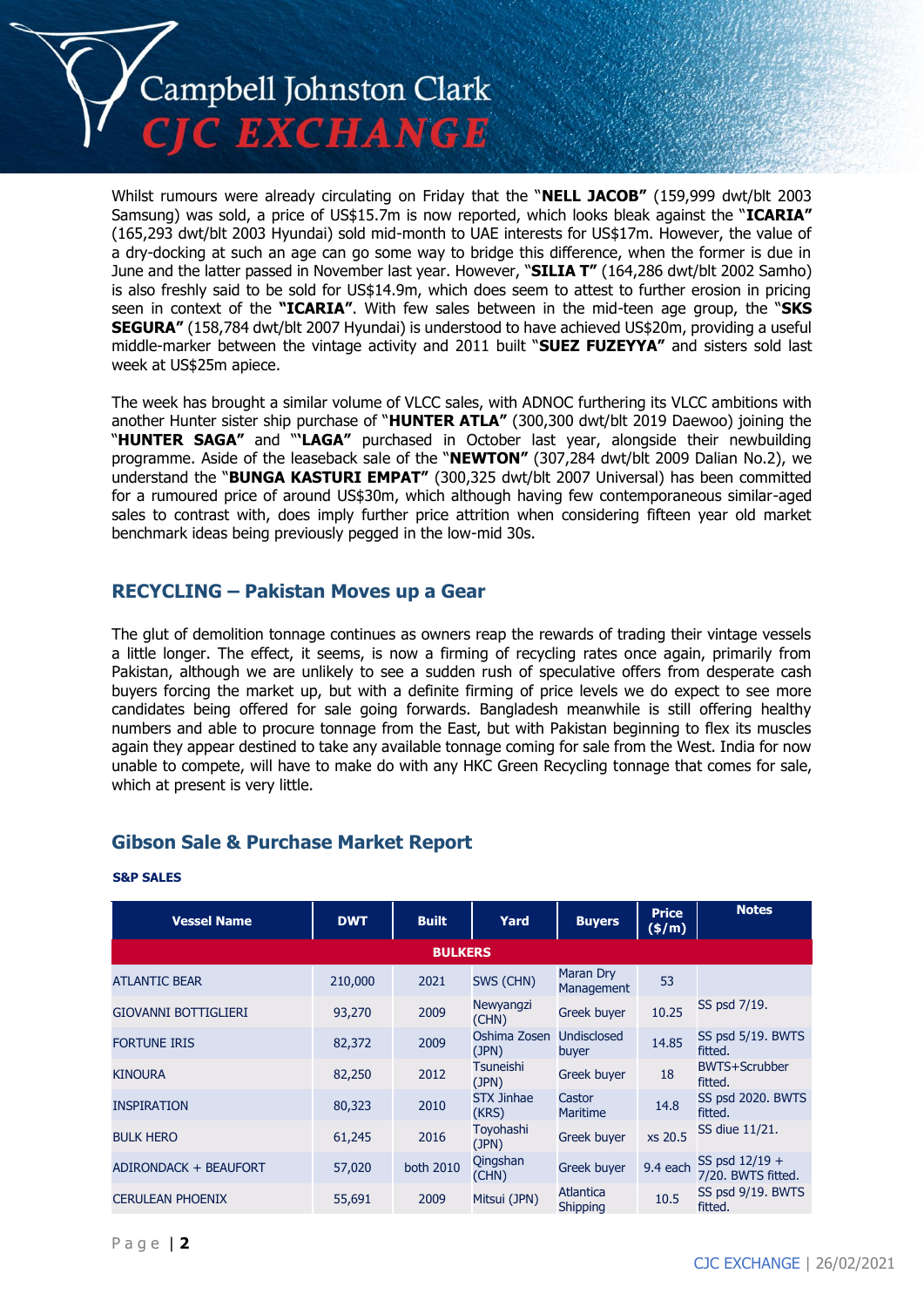Campbell Johnston Clark<br>CJC EXCHANGE

| <b>ZHONGYU 89</b>                         | 54,808  | 2010           | <b>Jiangsu</b><br>Qinfeng (CHN) buyer  | <b>Undisclosed</b>             | 6.98(A) | Auction sale. SS psd<br>8/20. No BWTS.                    |  |  |
|-------------------------------------------|---------|----------------|----------------------------------------|--------------------------------|---------|-----------------------------------------------------------|--|--|
| <b>ANGELIC</b>                            | 37,780  | 2014           | Kanda (JPN)                            | Greek buyer                    | 14.7    | Logs fitted. Tier II.<br><b>BWTS fitted.</b>              |  |  |
| <b>CIELO DI SAN FRANCISCO</b>             | 37,056  | 2011           | Hyundai Mipo<br>(KRS)                  | <b>Undisclosed</b><br>buyer    | 13      | Semi-boxed.                                               |  |  |
| <b>FOUR AIDA</b>                          | 34,370  | 2009           | <b>SPP</b><br>Tongyeong<br>(KRS)       | <b>Undisclosed</b><br>buyer    | 8.25    | SS psd 10/19.                                             |  |  |
| <b>EDEN BAY</b>                           | 28,342  | 2008           | Shimanami<br>(JPN)                     | Eqyptian<br>buyer              | 6.3     | DD due 5/21. BWTS<br>fitted. Logger.                      |  |  |
| <b>CONTINENTAL TAIGA</b>                  | 28,338  | 2009           | Imabari (JPN)                          | <b>Undisclosed</b><br>buyer    | 6.6     | DD psd 4/20.                                              |  |  |
|                                           |         | <b>TANKERS</b> |                                        |                                |         |                                                           |  |  |
| <b>NEWTON</b>                             | 307,284 | 2009           | Dalian No. 2<br>(CHN)                  | Taiping &<br><b>Sinopec FL</b> | 36      | Basis 3 yrs BB back<br>@ ave. \$22.5k pd.<br>DD due 7/21. |  |  |
| <b>BUNGA KASTURI EMPAT</b>                | 300,325 | 2007           | <b>Universal</b><br>Ariake (JPN)       | <b>Undisclosed</b><br>buyer    | reg 30  |                                                           |  |  |
| <b>HUNTER ATLA</b>                        | 300,300 | 2019           | Daewoo (KRS) Adnoc L&S                 |                                | 84.5    |                                                           |  |  |
| <b>SILIA T</b>                            | 164,286 | 2002           | Samho (KRS)                            | <b>Undisclosed</b><br>buyer    | 14.9    |                                                           |  |  |
| <b>NELL JACOB</b>                         | 159,999 | 2003           | Samsung<br>(KRS)                       | <b>Undisclosed</b><br>buyer    | 15.7    | DD due 6/21.                                              |  |  |
| <b>SKS SEGURA</b>                         | 158,784 | 2007           | Hyundai<br>Samho (KRS)                 | <b>FGAS</b>                    | 20      |                                                           |  |  |
| FPMC <sub>24</sub>                        | 49,499  | 2010           | <b>STX Jinhae</b><br>(KRS)             | Greek buyer                    | 12      | Zinc coated. SS psd<br>6/20. BWTS fitted.                 |  |  |
| <b>MATTHEOS I</b>                         | 45,557  | 2004           | Uljanik (CRT)                          | <b>Far Eastern</b><br>buyer    | 10.5    | SS psd 12/19.<br><b>BWTS fitted. IMO</b><br>Π.            |  |  |
| <b>CONTAINERS / RO-RO / REEFERS / PCC</b> |         |                |                                        |                                |         |                                                           |  |  |
| <b>VORONEZH</b>                           | 29,946  | 2008           | <b>Szczecinska</b><br>(POL)            | <b>MSC</b>                     | 9       | 1728 TEU. Geared.<br>200 reefer.                          |  |  |
| <b>ACACIA MAKOTO</b>                      | 24,279  | 2004           | <b>Jiangsu</b><br>Yangzijiang<br>(CHN) | <b>MSC</b>                     | 6.95    | 1858 TEU. Gearless.                                       |  |  |
| <b>RHL AURORA</b>                         | 23,685  | 2006           | Guangzhou<br>Wenchong<br>(CHN)         | <b>MSC</b>                     | 6.5     | 1740 TEU. Geared.<br>SS due 6/21).                        |  |  |

### **NEWBUILDING ORDERS**

| <b>Ordering Client</b>   | Vessel Type Size / No. | of units                      | <b>Shipyard</b><br>(Country)  | <b>Delivery</b> | <b>Price</b><br>\$m\$ | <b>Notes</b>                                            |  |
|--------------------------|------------------------|-------------------------------|-------------------------------|-----------------|-----------------------|---------------------------------------------------------|--|
| <b>BULKERS</b>           |                        |                               |                               |                 |                       |                                                         |  |
| <b>Global Chartering</b> | <b>Minicape</b>        | 110,000 dwt<br>x <sub>4</sub> | YAMIC (CHN)                   | 2022-2023       |                       | LOI.                                                    |  |
| <b>Global Chartering</b> | Kamsarmax              | 82,500 dwt x<br>6             | YAMIC (CHN)                   | 2022-2023       |                       | LOI.                                                    |  |
| <b>Thenamaris</b>        | Kamsarmax              | $\overline{2}$                | 82,000 dwt x NACKS (CHN)      | 2023            | reg 27                | Tier II.                                                |  |
| Aston                    | Mini-bulker            | 8,000 dwt x 4                 | Dajin Heavy<br>Ind. (CHN)     | 2023            | 10                    |                                                         |  |
| <b>TANKERS</b>           |                        |                               |                               |                 |                       |                                                         |  |
| <b>GS Energy</b>         | <b>VLCC</b>            | 3000,000 dwt Hyundai<br>x 3   | Samho (KRS)                   | 2022            | 90                    | Scrubber fitted.<br>Against $10+$ yrs BB<br>to HMM.     |  |
| <b>SK Shipping</b>       | <b>VLCC</b>            | 300,000 dwt<br>x <sub>2</sub> | <b>DSME (KRS)</b>             | 2022            | 87.5                  | Scrubber fitted.<br>Against $3+$ yrs TC<br>to Reliance. |  |
| <b>Thenamaris</b>        | <b>MR</b>              | 50,000 dwt x<br>$2 + 1$       | Hyundai<br>Vinashin<br>(VIET) | 2022            | $35 - 36$             |                                                         |  |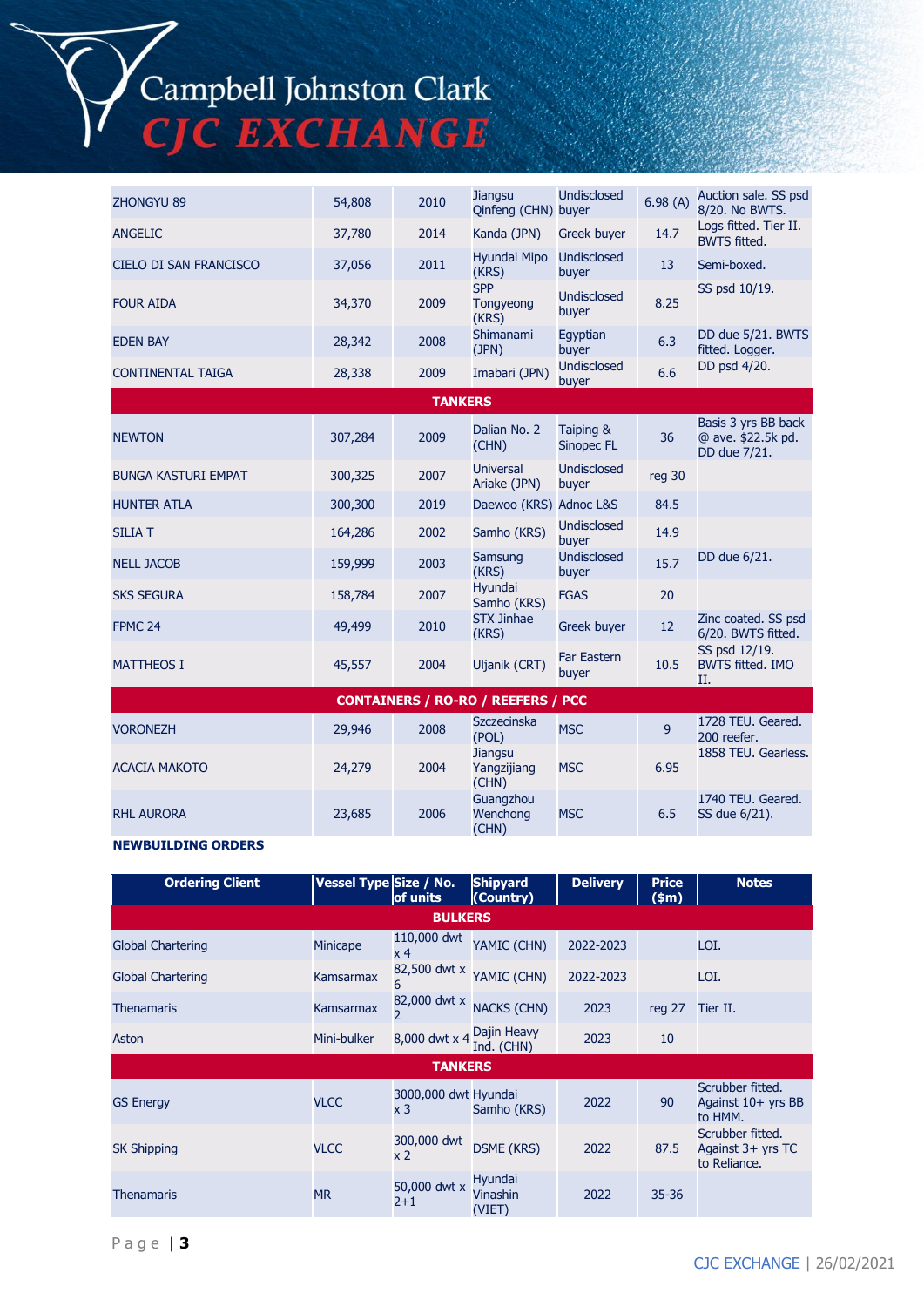# Campbell Johnston Clark **EXCHANGE**

Petrocab Prod/Chem 9,000 dwt x 1 DaeSun (KRS) 2023 **CONTAINERS / RO-RO / REEFER / PCC** Seaspan Corporation **Containership**  $5 + 5$ 15,000 TEU x Samsung (KRS) 2023-2024 <sup>140</sup> LNG dual fuel. Against long TC to ZIM.<br>Scrubber fitted.  $Z$ odiac Maritime  $Z_{\text{2023}}$  Containership  $\frac{15,000 \text{ TEU x}}{4}$  DSME (KRS)  $Z_{\text{2023}}$   $Z_{\text{2023}}$   $Z_{\text{2025}}$   $Z_{\text{2024}}$   $Z_{\text{2025}}$   $Z_{\text{2025}}$   $Z_{\text{2026}}$   $Z_{\text{2027}}$   $Z_{\text{2028}}$   $Z_{\text{2028}}$   $Z_{\text{2028}}$  Declared options. Grimaldi Group RoRo 4,700 LM x 6 Hyundai Mipo 2023-2024 2500 CEU. 2000 TEU. Zhonggu Logistics Containership 4,600 TEU x  $6+2$ China **Merchants** Jinling (CHN) 2022-2024 35 Pan Continental Shipping (Pancon Containership 1,800 TEU x<br>Line) 1 Hyundai Mipo (KRS) <sup>2022</sup> Bangkokmax.

#### **Recycling Activity**

| <b>Vessel Name</b>  | <b>BUILT</b>              | <b>DWT</b> | <b>LWT</b> | <b>Delivery</b>   | <b>Price</b><br>$(*)$ lwt) | <b>Notes</b>    |  |  |
|---------------------|---------------------------|------------|------------|-------------------|----------------------------|-----------------|--|--|
| <b>PANAMAX BULK</b> |                           |            |            |                   |                            |                 |  |  |
| POWER LOONG         | 1992 / Japan              | 69,618     | 9,800      | Pakistan          | 440                        |                 |  |  |
| <b>BULK CARRIER</b> |                           |            |            |                   |                            |                 |  |  |
| <b>KT02</b>         | 1998 / Japan              | 47,374     | 7,500      | <b>Bangladesh</b> | 440                        | last weeks sale |  |  |
| <b>KT05</b>         | 1998 / Japan              | 47,375     | 7,500      | <b>Bangladesh</b> | 440                        | last weeks sale |  |  |
| <b>VICTORIYA</b>    | 1995 /<br><b>Bulgaria</b> | 41,260     | 9,590      | Pakistan          | 460                        |                 |  |  |

#### **Recycling Prices (US\$/LWT)**

|                                |         | Pakistan Bangladesh | <b>India</b> | <b>Turkey</b> |
|--------------------------------|---------|---------------------|--------------|---------------|
| Tank/Cont/Ro-Ro/Capes/LPG/PCC  | 450/465 | 450/460             | 435/450      | 245/255       |
| Dry Cargo/Bulk/Tween/Gen Cargo | 435/455 | 435/455             | 425/435      | 240/250       |

### **Newbuild and Second Hand Values** (\$ million)

|                            | <b>Newbuild</b> |       | 5 Year Old 10 Year Old |
|----------------------------|-----------------|-------|------------------------|
| <b>Tankers</b>             |                 |       |                        |
| <b>VLCC</b>                | 89              | 65    | 45                     |
| <b>SUEZMAX</b>             | 59              | 43.5  | 27                     |
| <b>AFRAMAX</b>             | 48              | 33    | 21                     |
| <b>MR</b>                  | 35              | 27    | 18                     |
| <b>Bulkers</b>             |                 |       |                        |
| <b>CAPESIZE</b>            | $49^{\wedge}$   | 28    | 21.5                   |
| <b>KAMSARMAX / PANAMAX</b> | $27k^{\wedge}$  | 24.5k | 17k / 15.5k            |
| <b>ULTRAMAX / SUPRAMAX</b> | $25u^{\wedge}$  | 20.5u | 12k                    |
| <b>HANDYSIZE</b>           | $23.5^{\circ}$  | 16    | 9.5                    |
|                            |                 |       |                        |

| <b>Indices</b> | C.O.B<br><b>Friday</b> |  |
|----------------|------------------------|--|
|                |                        |  |
| <b>BDI</b>     | 1675                   |  |
| \$/Yen         | 106.33                 |  |
| <b>VLCC</b>    |                        |  |
| <b>AG/East</b> | 29                     |  |
| TD3 (WS)       |                        |  |

^=Chinese price (otherwise based upon Japanese / Korean country of build)

*This report has been produced for general information and is not a replacement for specific advice. While the market information is believed to be reasonably accurate, it is by its nature subject to limited audits and validations. No responsibility can be accepted for any errors or any consequences arising therefrom. No part of the report may be reproduced or circulated without our prior written approval. © E.A. Gibson Shipbrokers Ltd 2021.*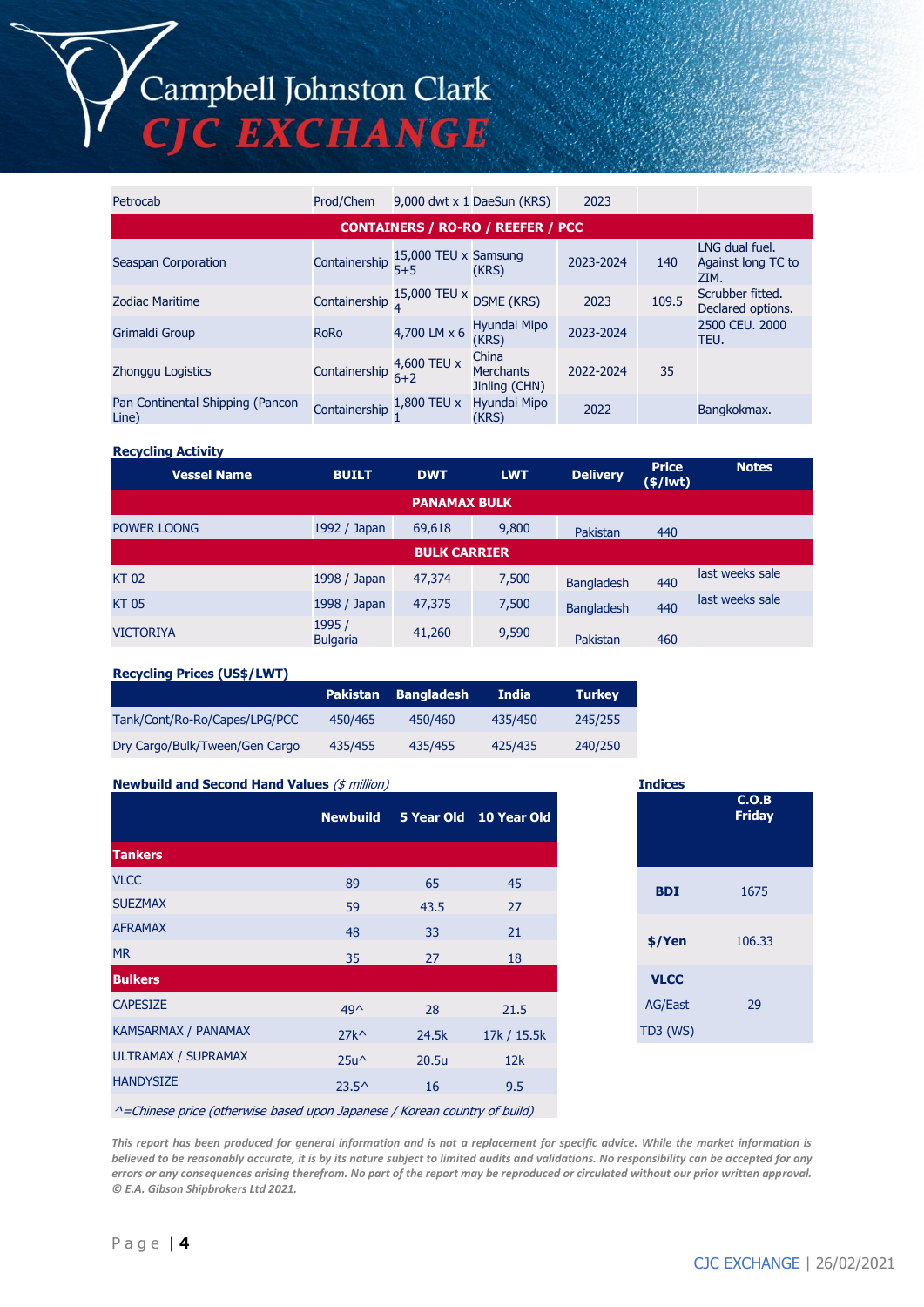

# CJC Market News



Campbell Johnston Clark (CJC) is a medium-sized international law firm advising on all aspects of the shipping sector, from ship finance to dry shipping and comprehensive casualty handling, and all that happens in between. Today, we Campbell Johnston Clark have offices in London, Newcastle, Singapore and Miami.

# **The UK Supreme Court Passes First Collision Ruling**

This week the UK Supreme Court (the "**Court**") passed judgment in the case Evergreen Marine v Nautical Challenge [2021] UKSC 6, which concerned the collision between the vessels Ever Smart and Alexandra 1 in 2015. The collision occurred just outside the dredged entrance/exit channel to the port of Jebel Ali in the UAE. Alexandra 1 was the inbound vessel standing by to enter the channel and was, although not stationary, waiting to pick up the same pilot who was at the time departing from the *Ever* Smart.

The case concerned two key questions of the construction of the International Regulations for Preventing Collisions at Sea 1972:

- 1. whether the crossing rules are inapplicable, or are to be disapplied, where an outbound vessel is navigating within a narrow channel and has a vessel on a crossing course approaching the narrow channel with the intention of and in preparation for entering it; and
- 2. whether it is necessary for the putative give-way vessel (i.e. the vessel which, if the crossing rules apply, would be required to keep out of the way of the other vessel) to be on a steady course for the crossing rules to be engaged.

The second question was considered first, as it determined whether the crossing rules were engaged. The Court held that neither the give-way vessel nor the stand on vessel had to be on a steady course for the crossing rules to be engaged. Where it is apparent to both vessels that they are approaching each other on a compass bearing that does not appreciably change and that one vessel has the other on her own starboard side, then they will be crossing so as to involve the risk of collision. This is irrespective of whether either vessel is on a steady course. It was, therefore, concluded that the crossing rules were engaged.

The Court then addressed the first question and considered the extent to which the crossing and narrow channel rules would apply to vessels which are intending and preparing to enter the channel but are waiting to enter rather than entering. It was held that such "waiting vessels, or any vessel approaching the channel intending to enter it, which was yet to shape her course to enter it on her starboard side of it" would be subject to the crossing rules. Therefore, Alexander 1, as the give-way vessel, was obliged to take early and substantial action to keep well clear of Ever Smart.

The High Court will now redetermine apportionment on the basis that the crossing rules applied and that the *Alexandra 1* was the give-way vessel.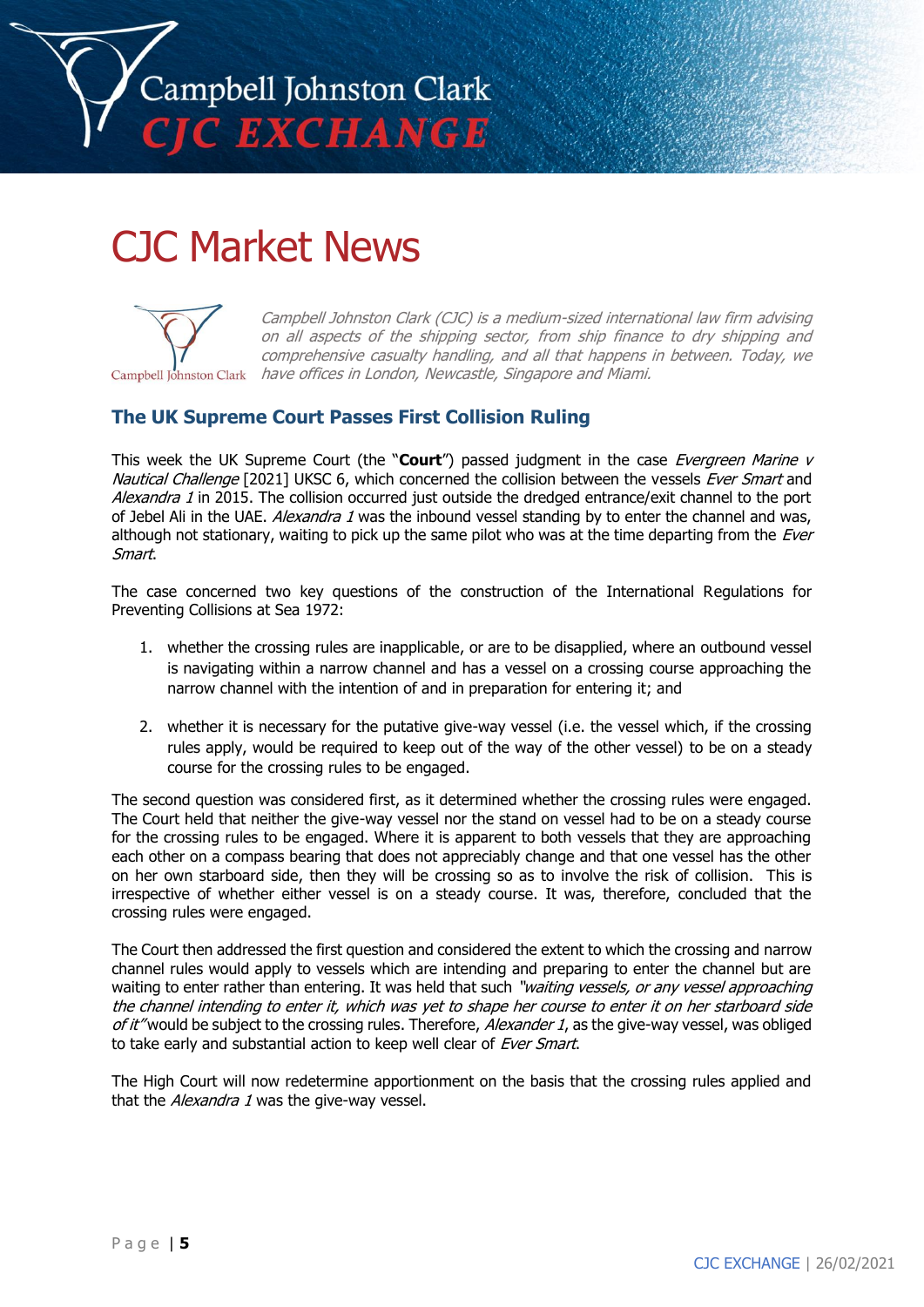

# **Seven Islands Shipping Seek to Limit Liability Ahead of IPO**



The Indian-Canadian tanker owner has asked the High Court of Gujarat to allow it to set up a limitation fund of \$6.8m as a cap for damages and salvage costs from the deadly explosion of the 46,000-dwt Genessa (built 2000) in 2018. The legal claims made against the owner total some \$18.8m.

The owner is facing opposition from Deendayal Port Trust, whose negotiation and attempts at mediation had fallen through. The Port Trust has claims for \$18.8m against the owner and cargo owner, Bharat Petroleum,

and so are against the imposition of a liability cap. Such proceedings are novel in India, with shipowners and their insurers being reluctant to pursue actions there.

This comes ahead of the owner's initial public offering of \$82m worth of equity on the Mumbai Stock Exchange. \$55m is to go to the company in order to part fund a move into the VLCC sector. The owner is also thought to be bidding for the fleet of Shipping Corp of India as the latter undergoes privatization. The accident occurred on 17 January 2018, when the vessel suffered a fire outside Kandla port on its voyage from Mumbai carrying 30,000 tonnes of diesel. Twenty six crewmembers were evacuated, with one fatality, and the two day effort to prevent the cargo igniting resulted in port operations being suspended.

# **Crew Sink Tanker During Drug Raid Off Spanish Coast**



Seafarers on board the Turkish-built 846-dwt Nehir (built 2015) are alleged to have purposefully sunk their vessel in order to avoid the interception of three tonnes of cocaine by the Spanish authorities. The incident occurred on Wednesday off the coast of Ribadeo in northern Spain.

Police worked with customs officials and the navy to raid the Nehir after adverse weather conditions meant the ship was unable to transfer the smuggled cocaine to smaller vessels for onward distribution to Europe.

The Guardia Civil have released video footage of the authorities boarding the tanker, followed by shots of it partially submerged underwater before it completely sinks beneath the waves in less than two hours. It appears that when the crew saw what was happening, they made the drastic decision to flood the Turkish-built vessel to avoid police interception. However, despite such efforts, the drugs were confiscated and the nine men on board were arrested before the vessel sank.

Equasis lists the manager as Salah Ali M Elhiblu of Tripoli, Libya and the last AIS signal from the tanker shows it docked in Morocco on 15th January 2021.